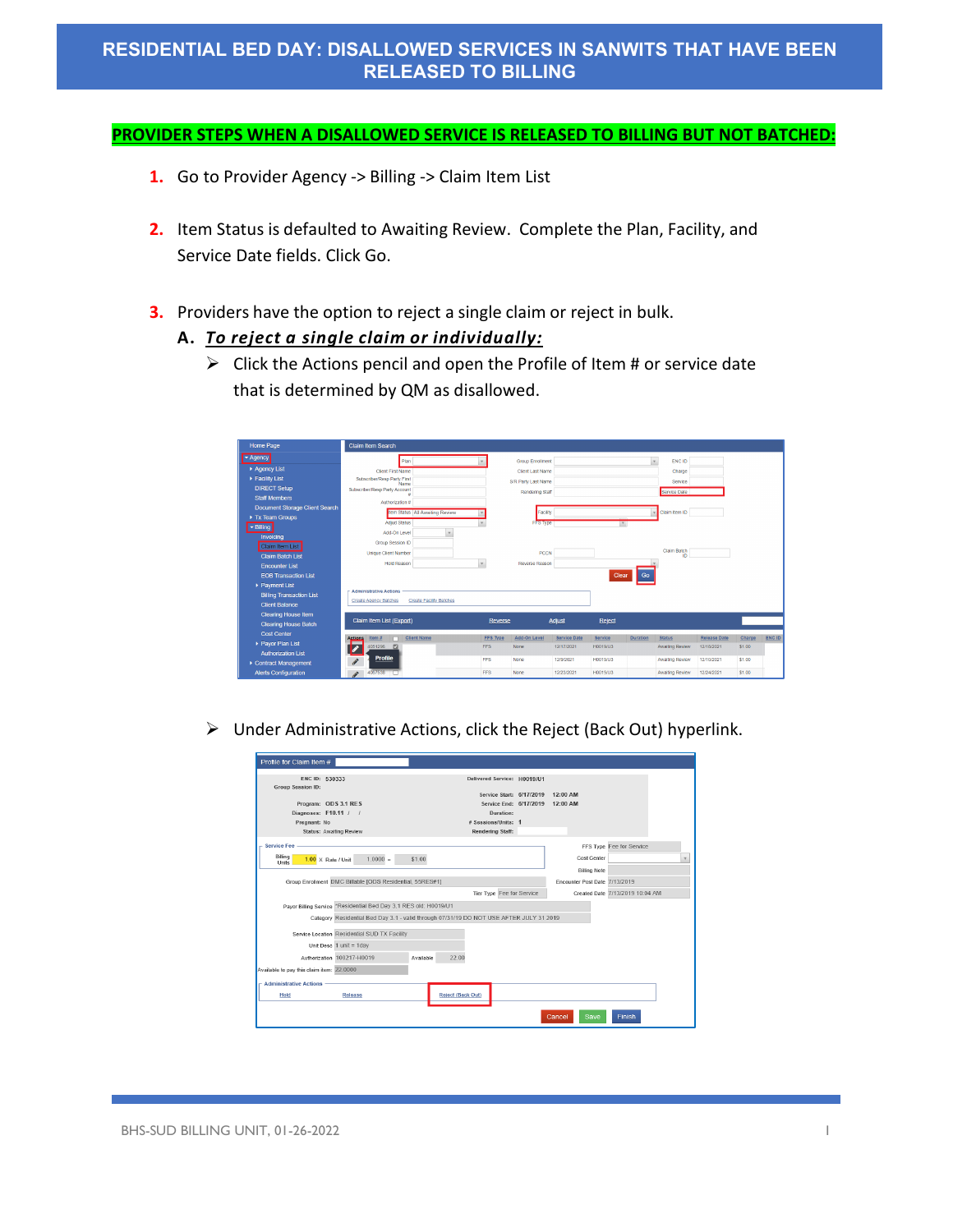- **B.** *To reject multiple claims/ in bulk:*
	- $\triangleright$  Item Status is defaulted to Awaiting Review. Complete the Plan, Facility, and Service Date fields. Click Go.
	- $\triangleright$  Put a check mark on all the claims that you need to reject, then click the Reject button.

| Home Page                             | <b>Claim Item Search</b>                    |                                 |                 |                     |                     |          |          |                   |                     |        |        |
|---------------------------------------|---------------------------------------------|---------------------------------|-----------------|---------------------|---------------------|----------|----------|-------------------|---------------------|--------|--------|
|                                       |                                             |                                 |                 |                     |                     |          |          |                   |                     |        |        |
| - Agency                              | Plan                                        |                                 |                 | Group Enrollment    |                     |          | $\sim$   | ENC ID            |                     |        |        |
| Aqency List                           | Client First Name                           |                                 |                 | Client Last Name    |                     |          |          | Charge            |                     |        |        |
| Facility List                         | Subscriber/Resp Party First<br>Name         |                                 |                 | S/R Party Last Name |                     |          |          | Service           |                     |        |        |
| <b>DIRECT Setup</b>                   | Subscriber/Resp Party Account               |                                 |                 | Rendering Staff     |                     |          |          | Service Date      |                     |        |        |
| <b>Staff Members</b>                  | Authorization #                             |                                 |                 |                     |                     |          |          |                   |                     |        |        |
| <b>Document Storage Client Search</b> |                                             | Item Status All Awaiting Review |                 | Facility            |                     |          |          | Claim Item ID     |                     |        |        |
| Tx Team Groups                        |                                             |                                 |                 |                     |                     |          |          |                   |                     |        |        |
| - Billing                             | Adjud Status                                |                                 |                 | FFS Type            |                     |          |          |                   |                     |        |        |
| Invoicing                             | Add-On Level                                | $\scriptstyle\star$             |                 |                     |                     |          |          |                   |                     |        |        |
| Claim Item List                       | Group Session ID                            |                                 |                 |                     |                     |          |          |                   |                     |        |        |
| <b>Claim Batch List</b>               | Unique Client Number                        |                                 |                 | PCCN                |                     |          |          | Claim Batch<br>ID |                     |        |        |
| <b>Encounter List</b>                 | Hold Reason                                 |                                 | $\mathcal{L}$   | Reverse Reason      |                     |          |          |                   |                     |        |        |
| <b>EOB Transaction List</b>           |                                             |                                 |                 |                     |                     | Clear    | Go       |                   |                     |        |        |
| Payment List                          |                                             |                                 |                 |                     |                     |          |          |                   |                     |        |        |
| <b>Billing Transaction List</b>       | <b>Administrative Actions</b>               |                                 |                 |                     |                     |          |          |                   |                     |        |        |
| <b>Client Balance</b>                 | Create Agency Batches                       | <b>Create Facilty Batches</b>   |                 |                     |                     |          |          |                   |                     |        |        |
| <b>Clearing House Item</b>            |                                             |                                 |                 |                     |                     |          |          |                   |                     |        |        |
| <b>Clearing House Batch</b>           | Claim Item List (Export)                    |                                 | Reverse         |                     | Adjust              | Reject   |          |                   |                     |        |        |
| <b>Cost Center</b>                    | CVC Client Name<br>Item #<br><b>Actions</b> |                                 | <b>FFS Type</b> | Add-On Level        | <b>Service Date</b> | Service  | Duration | Status            | <b>Release Date</b> | Charge | ENC ID |
| Payor Plan List                       | $\mathbf{z}$<br>4074502                     |                                 | FFS             | None                | 12/27/2021          | H0019/U3 |          | Awaiting Review   | 12/28/2021          | \$1.00 |        |
| <b>Authorization List</b>             |                                             |                                 |                 |                     |                     |          |          |                   |                     |        |        |
| Contract Management                   | z<br>3991166                                |                                 | FFS             | <b>None</b>         | 12/2/2021           | H0019/U3 |          | Awaiting Review   | 12/3/2021           | \$1.00 |        |
| <b>Alerts Configuration</b>           | $\Box$<br>4067538<br>$\mathcal{L}^{\prime}$ |                                 | FFS             | None                | 12/23/2021          | H0019/U3 |          | Awaiting Review   | 12/24/2021          | \$1.00 |        |
| Fee List                              | m <sub>2</sub><br>$-100001$                 |                                 | FFS             | <b>None</b>         | 12/14/2021          | HOD19113 |          | Awaiting Devicer  | 12/15/2021          | \$1.00 |        |

**4.** On the next screen, select the Rejection Reason "Other". Enter your comment/reason why you're rejecting the claim. Click the Confirm button.

|                                                    |                          | This action will cause this service to be rejected back to the clinician. If you are sure you want to do this, then enter a reason and click confirm. |
|----------------------------------------------------|--------------------------|-------------------------------------------------------------------------------------------------------------------------------------------------------|
| <b>Rejection Reason</b><br>Other Comments<br>Other |                          |                                                                                                                                                       |
|                                                    | Cancel<br><b>Confirm</b> |                                                                                                                                                       |

**Note:** The rejected claim will go back to the Encounter screen.

**5.** Go to Encounter List and click the pencil icon to open the Encounter Profile.

|                | Encounter List (Export) |                    |                   |                  |                    |      |                 |           |             |                     |                |                         |
|----------------|-------------------------|--------------------|-------------------|------------------|--------------------|------|-----------------|-----------|-------------|---------------------|----------------|-------------------------|
| Actions Enc ID |                         | <b>Client Name</b> | <b>Client DOB</b> | <b>Svc Start</b> | <b>Statu</b>       | 3ill | <b>Duration</b> | Procedure | Rend. Staff | <b>Program Name</b> | <b>Balance</b> | <b>Group Session ID</b> |
| $\mathbf{A}$   | 530333                  |                    | 2/2/2003          | 6/17/2019        | Rejected (Details) | No   |                 | H0019     |             | <b>ODS 3.1 RES</b>  | \$0.00         |                         |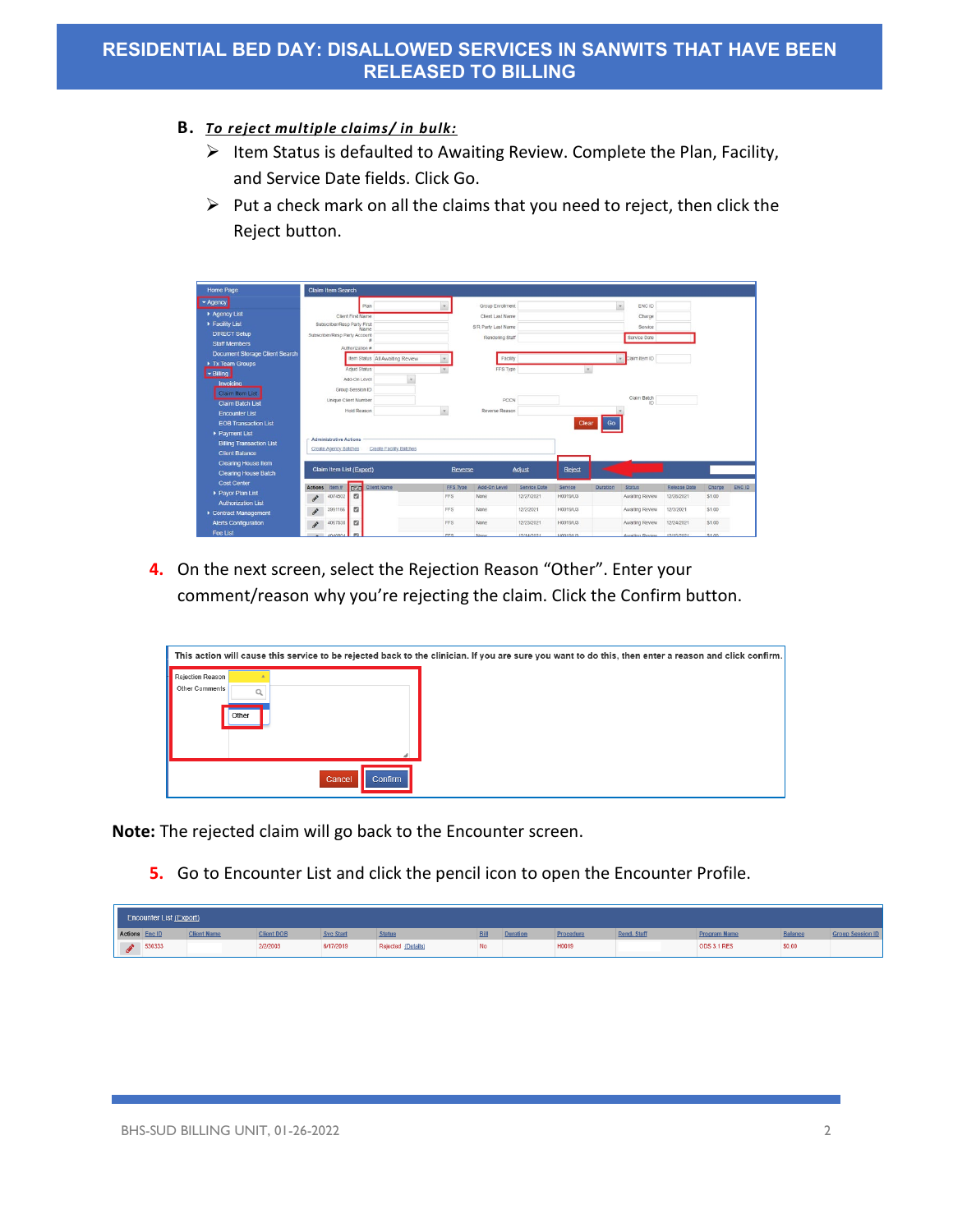**6.** On the Encounter Profile screen, change the Note Type from the current status to Non-Billable (if a service is disallowed).



- **7.** Update the Billable field to "No" and the Medi-Cal Billable field to "No".
- **8.** The Disallowed field must be a Yes, then select the appropriate Disallowance Reason from the drop-down menu.

| Encounter K                | of $13$ $\blacktriangleright$ $\blacktriangleright$ $\blacktriangleright$<br>3                           |                |
|----------------------------|----------------------------------------------------------------------------------------------------------|----------------|
|                            | Note Type Non Billable                                                                                   |                |
|                            | <b>ENC ID 546109</b>                                                                                     |                |
|                            | Program Name RES Train 2/ODS 3.1 RES : 7/1/2020 -<br>$\overline{\phantom{a}}$                            |                |
|                            | Service Residential Bed Day 3.1<br>$\mathbf{v}$                                                          | Billable No.   |
| <b>Disallowance Reason</b> |                                                                                                          | Disallowed Yes |
|                            | ■<br>Start Date 8/24/2020<br><b>End Date</b>                                                             | 饂              |
|                            | Service Location Residential Substance Abuse TX Facility<br><b>Start Time</b><br>End Time<br>$\mathbf v$ |                |
|                            | Duration                                                                                                 |                |
|                            | Contact Type Face To Face                                                                                |                |
|                            | # of Service<br>Emergency<br>$\mathbf v$<br>Units/Sessions                                               |                |
|                            | Medi-Cal No<br>Visit Type BD-Bed Day - Residential<br>Billable:                                          |                |

**9.** Save and click Finalize Encounter.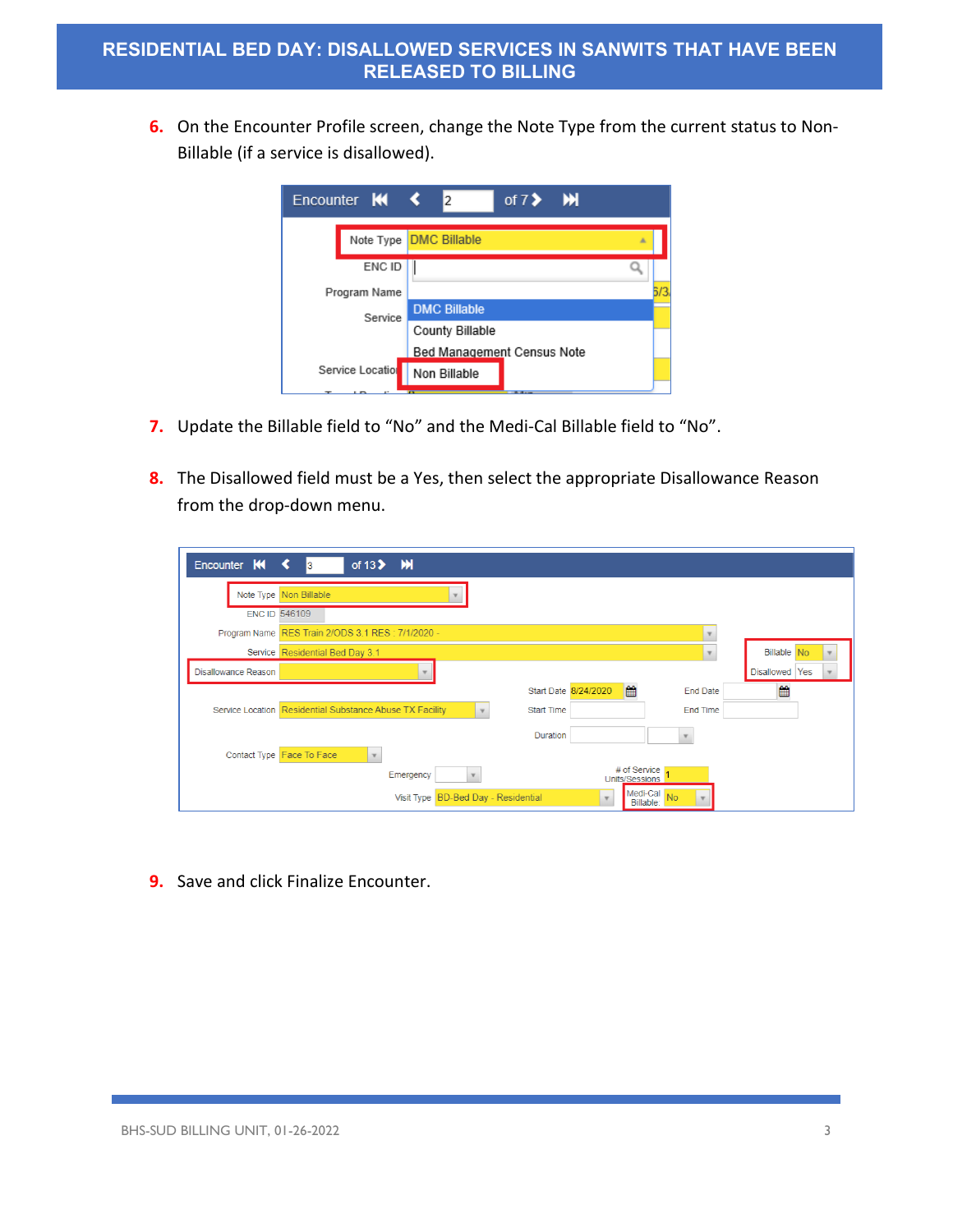## **RESIDENTIAL BED DAY: DISALLOWED SERVICES IN SANWITS THAT HAVE BEEN RELEASED TO BILLING**

## **PROVIDER STEPS WHEN A DISALLOWED SERVICE IS RELEASED TO BILLING AND BATCHED BUT THE BATCH IS STILL IN THE PROVIDER CLAIM BATCH LIST FOLDER UNDER AWAITING REVIEW STATUS:**

**1.** Provider must go to Agency -> Billing -> Claim Batch List -> select Status: Awaiting Review and click Go to view the Batch that you need to work on.

| Home Page                                                                                                                                               | Provider Claim Batch List                               |                 |                  |                                             |                        |                           |       |         |               |          |
|---------------------------------------------------------------------------------------------------------------------------------------------------------|---------------------------------------------------------|-----------------|------------------|---------------------------------------------|------------------------|---------------------------|-------|---------|---------------|----------|
| $\blacktriangleright$ Agency<br>Agency List<br><b>GPRA Discharge Due</b><br>$\blacktriangleright$ Facility List<br><b>DIRECT Setup</b><br>Staff Members | Plan Name<br><b>Billing Form</b><br>Batch #<br>FFS Type |                 |                  | <b>Created Date</b><br><b>Transmit Date</b> | Status Awaiting Review | $\mathsf{II}$ Go<br>Clear |       |         |               |          |
| Document Storage Client Search<br>Tx Team Groups                                                                                                        | Claim Batch List (Export)                               |                 |                  |                                             |                        |                           |       |         |               |          |
| $\blacktriangleright$ Billing                                                                                                                           | Actions Batch #                                         | <b>Status</b>   | <b>Batch For</b> | <b>FFS Type</b>                             | <b>Billing Form</b>    | 837 Type                  | Order | Charges | Service Mo/Yr | Created  |
| Invoicing                                                                                                                                               | 106467<br>$\mathscr{F}$                                 | Awaiting Review | RES#1            | FFS                                         | WITS Batch             |                           |       | \$1.00  |               | 9/3/2019 |
| Claim Item List<br>Claim Batch List<br><b>Encounter List</b>                                                                                            |                                                         |                 |                  |                                             |                        |                           |       |         |               |          |

**2.** Select the Batch # and hover the mouse on the pencil icon and click Claim Items.



**3.** Check the box next to the Claim # that you need to back out and click the Remove from Claim Batch link.

| Claim Item List for Batch 106467 (Export)           |                  |        |                    | Remove From 0<br>n Batch |
|-----------------------------------------------------|------------------|--------|--------------------|--------------------------|
| Actions V Claim #<br><b>Client Name</b><br>Item $#$ | CPT<br>Statu:    | Auth#  | <b>Cost Center</b> | Charg                    |
| 79179<br>529861<br>Day, Wed                         | H0019<br>Batched | 100208 |                    | \$1.00                   |

**Note:** To find the removed claim, the provider must go to Agency folder-> Billing-> Claim Item List under Awaiting Review status.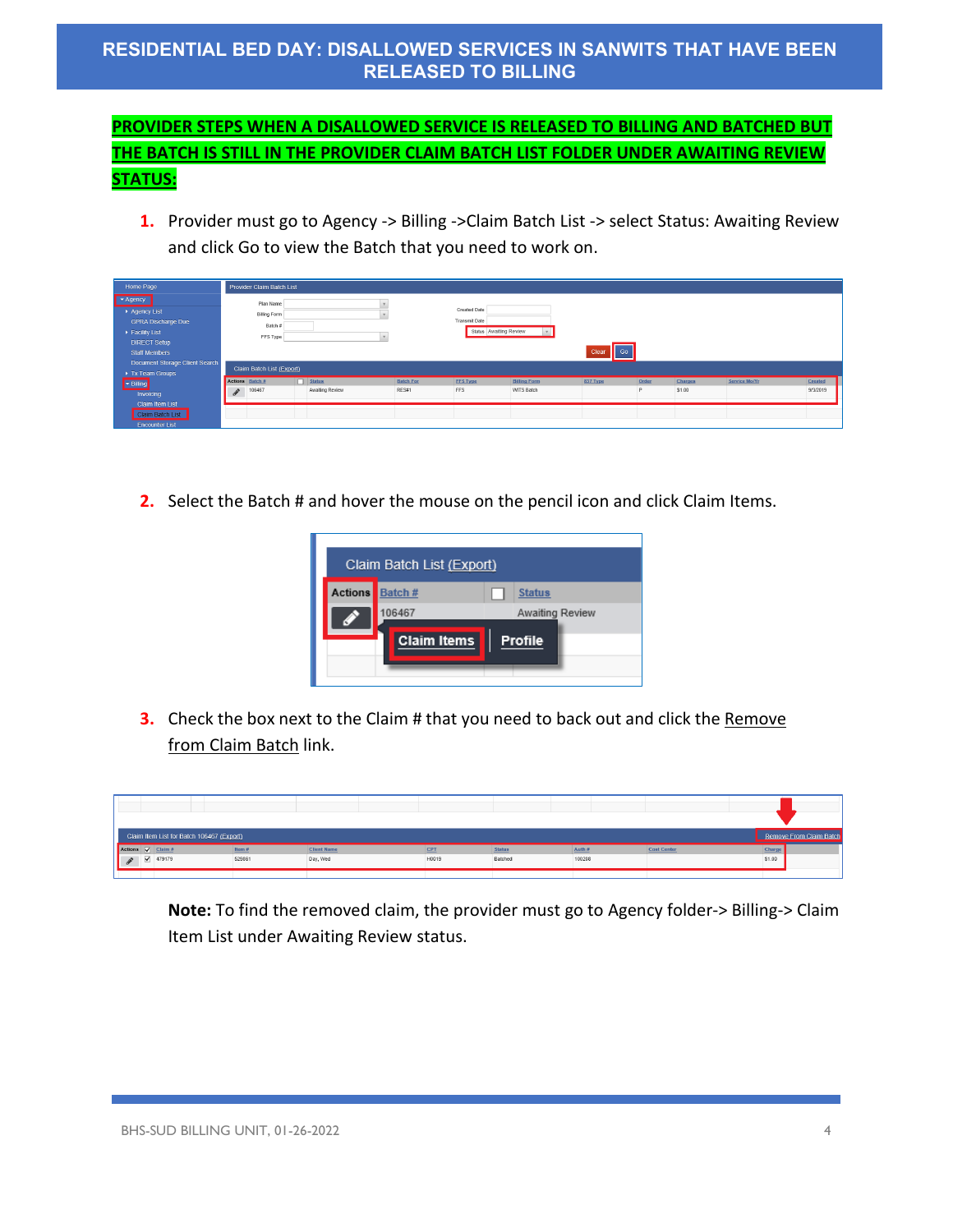- **4.** From the Claim Item List screen, Providers have the option to reject a single claim or reject in bulk.
	- **A.** *To reject a single claim or individually:*
		- $\triangleright$  Click the Actions pencil and open the Profile of Item # or service date that is determined by QM as disallowed.

| Home Page                       | <b>Claim Item Search</b>                  |                                   |                 |                         |                     |                 |                 |                        |                     |        |        |
|---------------------------------|-------------------------------------------|-----------------------------------|-----------------|-------------------------|---------------------|-----------------|-----------------|------------------------|---------------------|--------|--------|
| Agency                          | Plan                                      |                                   |                 | <b>Group Enrollment</b> |                     |                 | $\mathbf{v}$    | ENC ID                 |                     |        |        |
| Agency List                     | <b>Client First Name</b>                  |                                   |                 | <b>Client Last Name</b> |                     |                 |                 | Charge                 |                     |        |        |
| Facility List                   | Subscriber/Resp Party First<br>Name       |                                   |                 | S/R Party Last Name     |                     |                 |                 | Service                |                     |        |        |
| <b>DIRECT Setup</b>             | Subscriber/Resp Party Account             |                                   |                 | Rendering Staff         |                     |                 |                 | Service Date           |                     |        |        |
| <b>Staff Members</b>            | Authorization #                           |                                   |                 |                         |                     |                 |                 |                        |                     |        |        |
| Document Storage Client Search  |                                           | Item Status   All Awaiting Review |                 | Facility                |                     |                 |                 | Claim Item ID          |                     |        |        |
| Tx Team Groups                  |                                           |                                   |                 |                         |                     |                 |                 |                        |                     |        |        |
| Billing                         | <b>Adjud Status</b>                       |                                   |                 | FFS Type                |                     | $\mathbf v$     |                 |                        |                     |        |        |
| Invoicing                       | Add-On Level                              | $\mathbf{v}$                      |                 |                         |                     |                 |                 |                        |                     |        |        |
| Claim Item List                 | Group Session ID                          |                                   |                 |                         |                     |                 |                 | Claim Batch            |                     |        |        |
| <b>Claim Batch List</b>         | <b>Unique Client Number</b>               |                                   |                 | PCCN                    |                     |                 |                 | ID                     |                     |        |        |
| <b>Encounter List</b>           | <b>Hold Reason</b>                        | $\mathbf{v}$                      |                 | Reverse Reason          |                     |                 |                 |                        |                     |        |        |
| <b>EOB Transaction List</b>     |                                           |                                   |                 |                         |                     | Clear           | Go              |                        |                     |        |        |
| ▶ Payment List                  |                                           |                                   |                 |                         |                     |                 |                 |                        |                     |        |        |
| <b>Billing Transaction List</b> | <b>Administrative Actions</b>             |                                   |                 |                         |                     |                 |                 |                        |                     |        |        |
| <b>Client Balance</b>           | <b>Create Agency Batches</b>              | <b>Create Facility Batches</b>    |                 |                         |                     |                 |                 |                        |                     |        |        |
| <b>Clearing House Item</b>      |                                           |                                   |                 |                         |                     |                 |                 |                        |                     |        |        |
| <b>Clearing House Batch</b>     | Claim Item List (Export)                  |                                   | Reverse         |                         | <b>Adjust</b>       | Reject          |                 |                        |                     |        |        |
| <b>Cost Center</b>              | Item $#$<br>n<br><b>Actions</b>           | <b>Client Name</b>                | <b>FFS Type</b> | Add-On Level            | <b>Service Date</b> | Service         | <b>Duration</b> | <b>Status</b>          | <b>Release Date</b> | Charge | ENC ID |
| ▶ Payor Plan List               | 4051296<br>$\blacksquare$                 |                                   | FFS             | None                    | 12/17/2021          | <b>H0019/U3</b> |                 | Awaiting Review        | 12/18/2021          | \$1,00 |        |
| <b>Authorization List</b>       |                                           |                                   |                 |                         |                     |                 |                 |                        |                     |        |        |
| Contract Management             | <b>Profile</b><br>$\mathcal{L}^{\bullet}$ |                                   | <b>FFS</b>      | None                    | 12/9/2021           | H0019/U3        |                 | <b>Awaiting Review</b> | 12/10/2021          | \$1.00 |        |
| <b>Alerts Configuration</b>     | 4067538<br>i                              |                                   | FFS             | None                    | 12/23/2021          | <b>H0019/U3</b> |                 | <b>Awaiting Review</b> | 12/24/2021          | \$1.00 |        |

Under Administrative Actions, click the Reject (Back Out) hyperlink.

| Profile for Claim Item #                                            |                                                                                         |           |                          |                           |                                                         |                                    |                                 |  |
|---------------------------------------------------------------------|-----------------------------------------------------------------------------------------|-----------|--------------------------|---------------------------|---------------------------------------------------------|------------------------------------|---------------------------------|--|
| ENC ID: 530333<br>Group Session ID:                                 |                                                                                         |           |                          |                           | Delivered Service: H0019/U1<br>Service Start: 6/17/2019 | 12:00 AM                           |                                 |  |
| Program: ODS 3.1 RES                                                |                                                                                         |           |                          |                           | Service End: 6/17/2019                                  | 12:00 AM                           |                                 |  |
| Diagnoses: F10.11 / /                                               |                                                                                         |           |                          | Duration:                 |                                                         |                                    |                                 |  |
| Pregnant: No                                                        |                                                                                         |           |                          | # Sessions/Units: 1       |                                                         |                                    |                                 |  |
| Status: Awaiting Review                                             |                                                                                         |           |                          | Rendering Staff:          |                                                         |                                    |                                 |  |
| <b>Service Fee</b><br>Billing<br>$1.00 \times$ Rate / Unit<br>Units | $1.0000 =$                                                                              | \$1.00    |                          |                           |                                                         | Cost Center<br><b>Billing Note</b> | FFS Type Fee for Service        |  |
|                                                                     |                                                                                         |           |                          |                           |                                                         |                                    |                                 |  |
|                                                                     | Group Enrollment DMC Billable [ODS Residential, 55RES#1]                                |           |                          |                           |                                                         | Encounter Post Date 7/13/2019      |                                 |  |
|                                                                     |                                                                                         |           |                          | Tier Type Fee for Service |                                                         |                                    | Created Date 7/13/2019 10:04 AM |  |
|                                                                     | Payor Billing Service *Residential Bed Day 3.1 RES old: H0019/U1                        |           |                          |                           |                                                         |                                    |                                 |  |
|                                                                     | Category Residential Bed Day 3.1 - valid through 07/31/19 DO NOT USE AFTER JULY 31 2019 |           |                          |                           |                                                         |                                    |                                 |  |
|                                                                     | Service Location Residential SUD TX Facility                                            |           |                          |                           |                                                         |                                    |                                 |  |
|                                                                     | Unit Desc $1$ unit = $1$ day                                                            |           |                          |                           |                                                         |                                    |                                 |  |
|                                                                     | Authorization 100217-H0019                                                              | Available | 22.00                    |                           |                                                         |                                    |                                 |  |
| Available to pay this claim item: 22.0000                           |                                                                                         |           |                          |                           |                                                         |                                    |                                 |  |
| - Administrative Actions                                            |                                                                                         |           |                          |                           |                                                         |                                    |                                 |  |
| Hold                                                                | Release                                                                                 |           | <b>Reject (Back Out)</b> |                           |                                                         |                                    |                                 |  |
|                                                                     |                                                                                         |           |                          |                           |                                                         | Save<br>Cancel                     | <b>Finish</b>                   |  |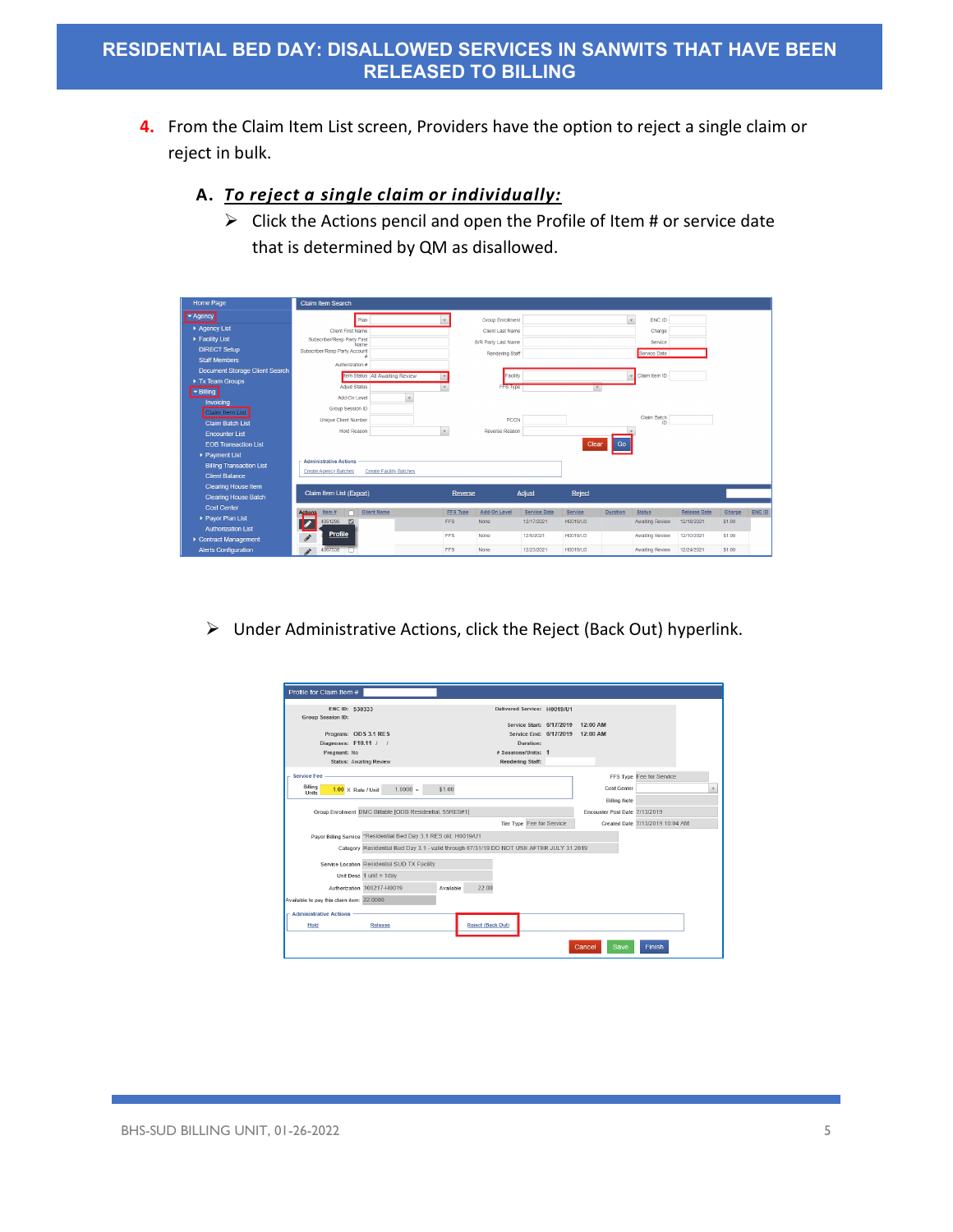#### **B.** *To reject multiple claims/ in bulk:*

- $\triangleright$  Item Status is defaulted to Awaiting Review. Complete the Plan, Facility, andService Date fields. Click Go.
- $\triangleright$  Put a check mark on all the claims that you need to reject, then click the Reject button.

| Home Page                             |                            | <b>Claim Item Search</b>      |                   |                                 |          |                     |                     |          |          |                            |                     |        |        |
|---------------------------------------|----------------------------|-------------------------------|-------------------|---------------------------------|----------|---------------------|---------------------|----------|----------|----------------------------|---------------------|--------|--------|
| - Agency                              |                            |                               |                   | Plan                            |          | Group Enrollment    |                     |          |          | $\tau$<br>ENC ID           |                     |        |        |
| Aqency List                           |                            |                               | Client First Name |                                 |          | Client Last Name    |                     |          |          | Charge                     |                     |        |        |
| Facility List                         |                            | Subscriber/Resp Party First   |                   | Name                            |          | S/R Party Last Name |                     |          |          | Service                    |                     |        |        |
| <b>DIRECT Setup</b>                   |                            | Subscriber/Resp Party Account |                   |                                 |          | Rendering Staff     |                     |          |          | Service Date               |                     |        |        |
| <b>Staff Members</b>                  |                            |                               | Authorization #   |                                 |          |                     |                     |          |          |                            |                     |        |        |
| <b>Document Storage Client Search</b> |                            |                               |                   | Item Status All Awaiting Review |          | Facility            |                     |          |          | Claim Item ID<br>٠         |                     |        |        |
| Tx Team Groups                        |                            |                               | Adjud Status      |                                 |          | FFS Type            |                     |          | $\tau$   |                            |                     |        |        |
| - Billing                             |                            |                               | Add-On Level      |                                 |          |                     |                     |          |          |                            |                     |        |        |
| Invoicing                             |                            |                               | Group Session ID  |                                 |          |                     |                     |          |          |                            |                     |        |        |
| Claim Item List                       |                            |                               |                   |                                 |          |                     |                     |          |          | Claim Batch                |                     |        |        |
| <b>Claim Batch List</b>               |                            | Unique Client Number          |                   |                                 |          | <b>PCCN</b>         |                     |          |          | ID                         |                     |        |        |
| <b>Encounter List</b>                 |                            |                               | Hold Reason       |                                 | $\tau.$  | Reverse Reason      |                     |          |          |                            |                     |        |        |
| <b>EOB Transaction List</b>           |                            |                               |                   |                                 |          |                     |                     | Clear    | Go       |                            |                     |        |        |
| Payment List                          |                            |                               |                   |                                 |          |                     |                     |          |          |                            |                     |        |        |
| <b>Billing Transaction List</b>       |                            | <b>Administrative Actions</b> |                   |                                 |          |                     |                     |          |          |                            |                     |        |        |
| <b>Client Balance</b>                 |                            | Create Agency Batches         |                   | <b>Create Facility Batches</b>  |          |                     |                     |          |          |                            |                     |        |        |
| <b>Clearing House Item</b>            |                            |                               |                   |                                 |          |                     |                     |          |          |                            |                     |        |        |
| <b>Clearing House Batch</b>           |                            | Claim Item List (Export)      |                   |                                 | Reverse  |                     | <b>Adjust</b>       | Reject   |          |                            |                     |        |        |
| <b>Cost Center</b>                    | <b>Actions</b>             | Item #                        |                   | Civent Name                     | FFS Type | Add-On Level        | <b>Service Date</b> | Service  | Duration | <b>Status</b>              | <b>Release Date</b> | Charge | ENC ID |
| Payor Plan List                       | $\mathcal{S}$              | 4074502                       | $\mathbf{z}$      |                                 | FFS      | None                | 12/27/2021          | H0019/U3 |          | Awaiting Review            | 12/28/2021          | \$1.00 |        |
| <b>Authorization List</b>             |                            |                               |                   |                                 | FFS      |                     |                     | H0019/U3 |          |                            |                     | \$1.00 |        |
| Contract Management                   | $\boldsymbol{\mathcal{J}}$ | 3991166                       | ø                 |                                 |          | <b>None</b>         | 12/2/2021           |          |          | Awaiting Review            | 12/3/2021           |        |        |
| <b>Alerts Configuration</b>           | i                          | 4067538                       | z                 |                                 | FFS      | None                | 12/23/2021          | H0019/U3 |          | Awaiting Review            | 12/24/2021          | \$1.00 |        |
| Fee List                              |                            | 4040804                       | m                 |                                 | FFS      | <b>None</b>         | 12/14/2021          | HOD19113 |          | Awaiting Deview 12/15/2021 |                     | \$1.00 |        |

**5.** On the next screen, select the Rejection Reason "Other". Enter your comment/reason why you're rejecting the claim and click the Confirm button.

|                                             |                   | This action will cause this service to be rejected back to the clinician. If you are sure you want to do this, then enter a reason and click confirm. |
|---------------------------------------------|-------------------|-------------------------------------------------------------------------------------------------------------------------------------------------------|
| Rejection Reason<br>Other Comments<br>Other |                   |                                                                                                                                                       |
|                                             | Cancel<br>Confirm |                                                                                                                                                       |

**Note:** The rejected claim will go back to the Encounter screen.

- **6.** Go to Encounter List and click the pencil icon to open the Encounter Profile.
- **7.** On the Encounter Profile screen, change the Note Type from the current status to Non-Billable (if a service is disallowed).

| Encounter $H \leq$ | of $75$ M<br>$\overline{2}$       |      |
|--------------------|-----------------------------------|------|
|                    | Note Type <b>DMC Billable</b>     | ×    |
| ENC ID             |                                   |      |
| Program Name       |                                   | -73. |
| Service            | <b>DMC Billable</b>               |      |
|                    | <b>County Billable</b>            |      |
|                    | <b>Bed Management Census Note</b> |      |
| Service Location   | Non Billable                      |      |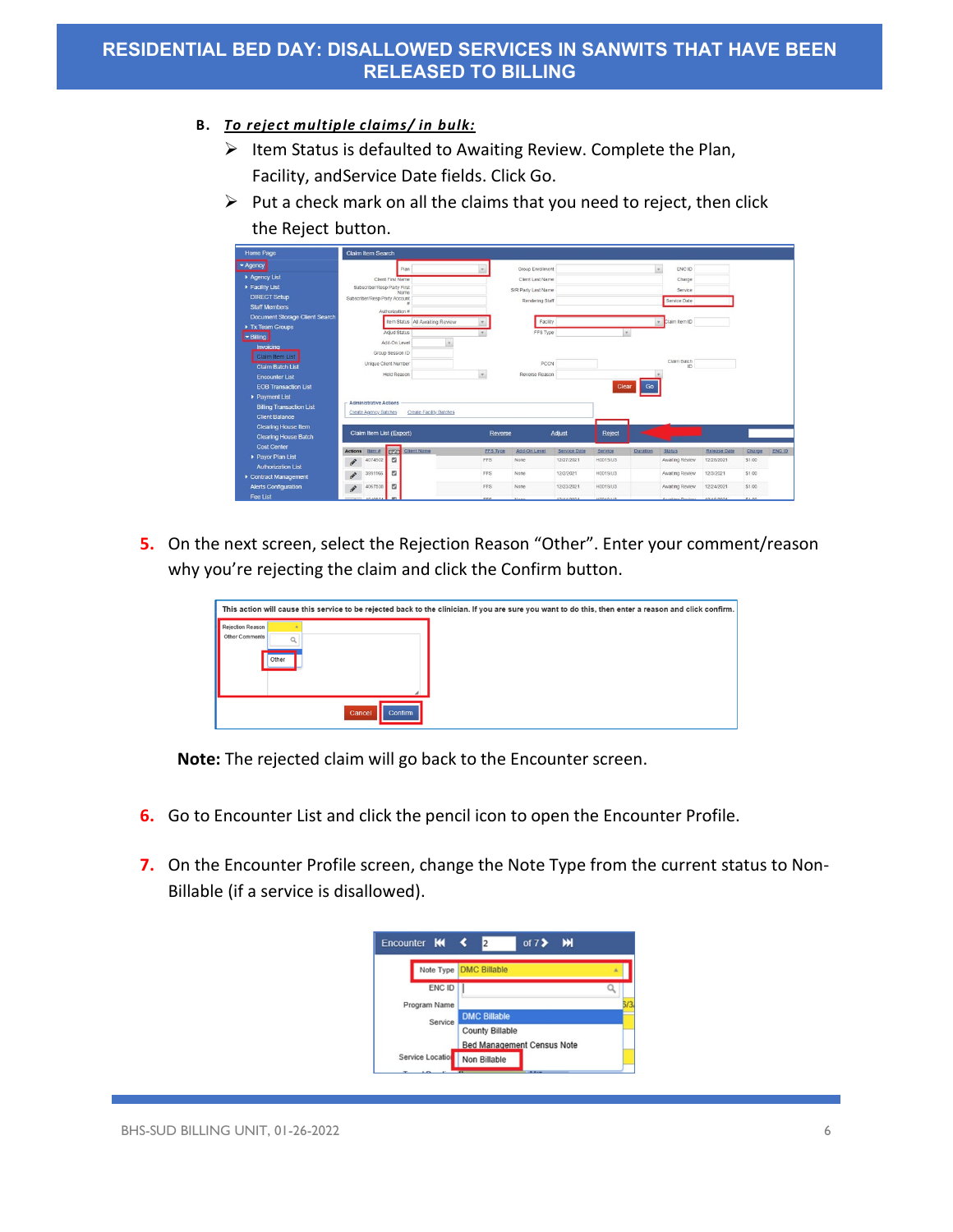- **8.** Update the Billable field to "No" and the Medi-Cal Billable field to "No".
- **9.** The Disallowed field must be a Yes, then select the appropriate Disallowance Reason from the drop-down menu.

| Encounter $M \leq$         | of $13$ $\blacktriangleright$ $\blacktriangleright$ $\blacktriangleright$<br>3                                   |                |
|----------------------------|------------------------------------------------------------------------------------------------------------------|----------------|
|                            | Note Type Non Billable                                                                                           |                |
|                            | <b>ENC ID 546109</b>                                                                                             |                |
|                            | Program Name RES Train 2/ODS 3.1 RES : 7/1/2020 -                                                                |                |
|                            | Service Residential Bed Day 3.1                                                                                  | Billable No    |
| <b>Disallowance Reason</b> |                                                                                                                  | Disallowed Yes |
|                            | ■<br>Start Date 8/24/2020<br><b>End Date</b>                                                                     | 曾              |
|                            | Service Location Residential Substance Abuse TX Facility<br><b>Start Time</b><br><b>End Time</b><br>$\mathbf{v}$ |                |
|                            | Duration                                                                                                         |                |
|                            | Contact Type Face To Face                                                                                        |                |
|                            | # of Service<br>Emergency<br>Units/Sessions                                                                      |                |
|                            | Medi-Cal No<br>Visit Type BD-Bed Day - Residential<br>Billable:                                                  |                |

**10.** Save and click Finalize Encounter.

# **PROVIDER STEPS WHEN A DISALLOWED SERVICE IS RELEASED TO BILLING, BATCHED, AND SUBMITTED TO THE GOVERNMENT CONTRACT BUT NOT YET SUBMITTED TO THE STATE:**

- 1. Provider must contact the Billing Unit at 619-338-2584 or send an email to [ADSBillingUnit.HHSA@sdcounty.ca.gov](mailto:ADSBillingUnit.HHSA@sdcounty.ca.gov) if a disallowed service is batched and submitted to the **Government Contract**.
- 2. Billing Unit will adjudicate all the submitted bed day claims in the Government Contract and will put on hold the disallowed claims in the Agency's Claim Item List folder.

**Note:** SanWITS has no functionality to remove or back out a bed day claim once the batch is submitted to the Government Contract. Billing Unit can only place the disallowed claims on hold in the provider's Claim Item List folder to prevent billing them to the State.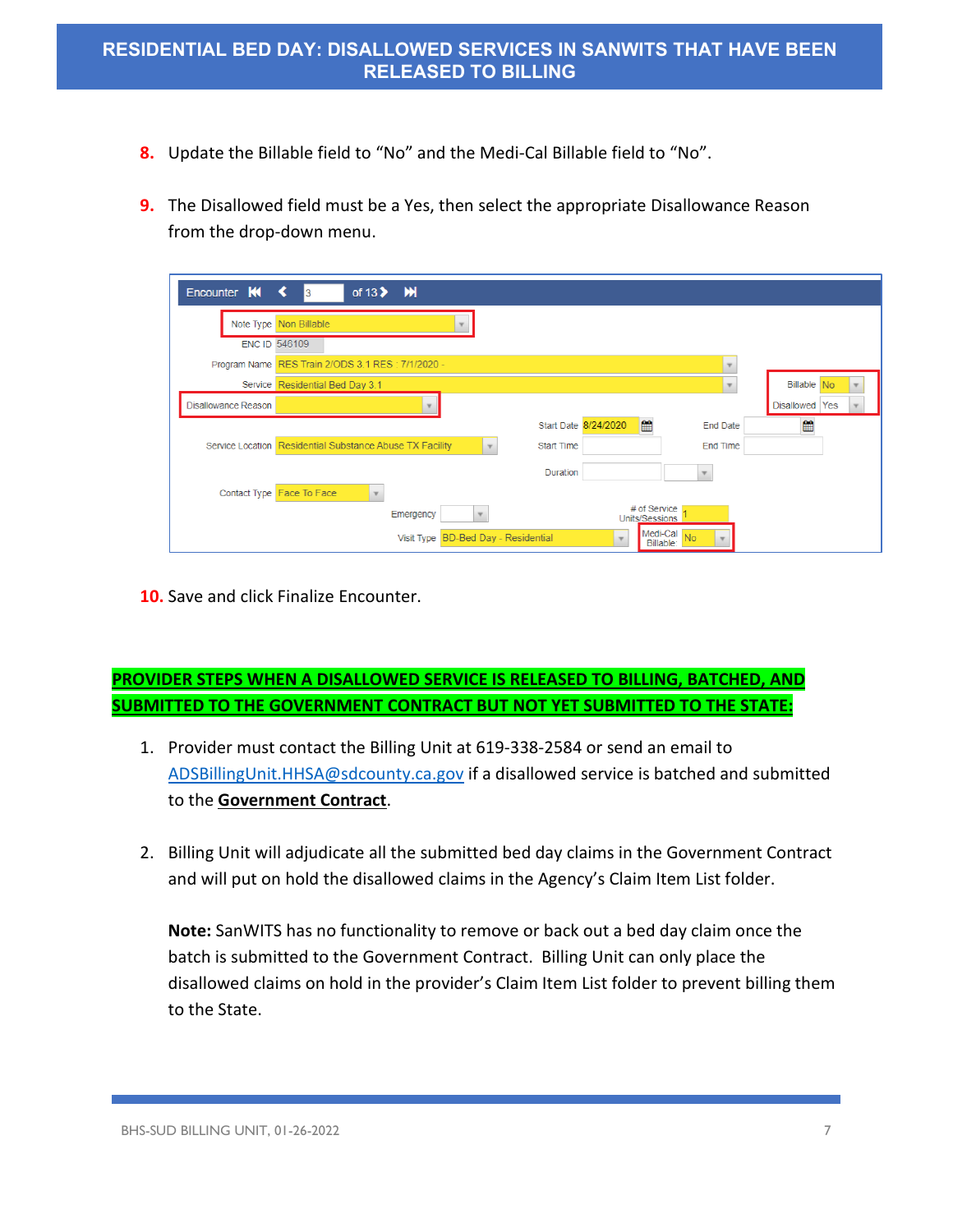3. To view the bed day claims on hold, provider should login to SanWITS -> Agency -> Billing -> Claim Item List folder under Hold status.

| Claim Item Search |                                     |             |                     |                          |              |  |  |
|-------------------|-------------------------------------|-------------|---------------------|--------------------------|--------------|--|--|
|                   | Plan                                |             | Group Enrollment    | $\overline{\phantom{a}}$ | ENC ID       |  |  |
|                   | <b>Client First Name</b>            |             | Client Last Name    |                          | Charge       |  |  |
|                   | Subscriber/Resp Party First<br>Name |             | S/R Party Last Name |                          | Service      |  |  |
|                   | Subscriber/Resp Party Account<br>#  |             | Rendering Staff     |                          | Service Date |  |  |
|                   | Authorization #                     |             |                     |                          |              |  |  |
|                   | Item Status Hold                    |             | Facility            |                          |              |  |  |
|                   | FFS Type                            | $\mathbf v$ |                     |                          |              |  |  |
|                   | Add-On Level                        |             |                     |                          |              |  |  |
|                   | Group Session ID                    |             |                     |                          |              |  |  |
|                   |                                     |             |                     | Clear<br>Go              |              |  |  |

**Note:** Provider is responsible for monitoring all the claims on hold in Claim Item List, including disallowances.

## **PROVIDER STEPS WHEN A DISALLOWED SERVICE IS IDENTIFIED AFTER BATCH IS BILLED TO THE STATE:**

**1.** Provider must complete the void form or "Payment Recovery form". This form (with instructions) is in the OPTUM website ->Billing tab:

[https://www.optumsandiego.com/content/sandiego/en/county-staff---providers/dmc](https://www.optumsandiego.com/content/sandiego/en/county-staff---providers/dmc-ods.html)[ods.html](https://www.optumsandiego.com/content/sandiego/en/county-staff---providers/dmc-ods.html)

**Note:** Providers must carefully review the client and claim details in SanWITS (in Claim Item List screen) when completing the Payment Recovery form. Please contact the Billing Unit at 619-338-2584 if you need assistance in completing the form.

- **2.** Secure email the Payment and Recovery form to [ADSBillingUnit.HHSA@sdcounty.ca.gov.](mailto:ADSBillingUnit.HHSA@sdcounty.ca.gov) **Note:** Provider must retain the original copy for disallowance or void units tracking purposes.
- **3.** Billing Unit will handle the claim's payment reversal or void process in SanWITS.